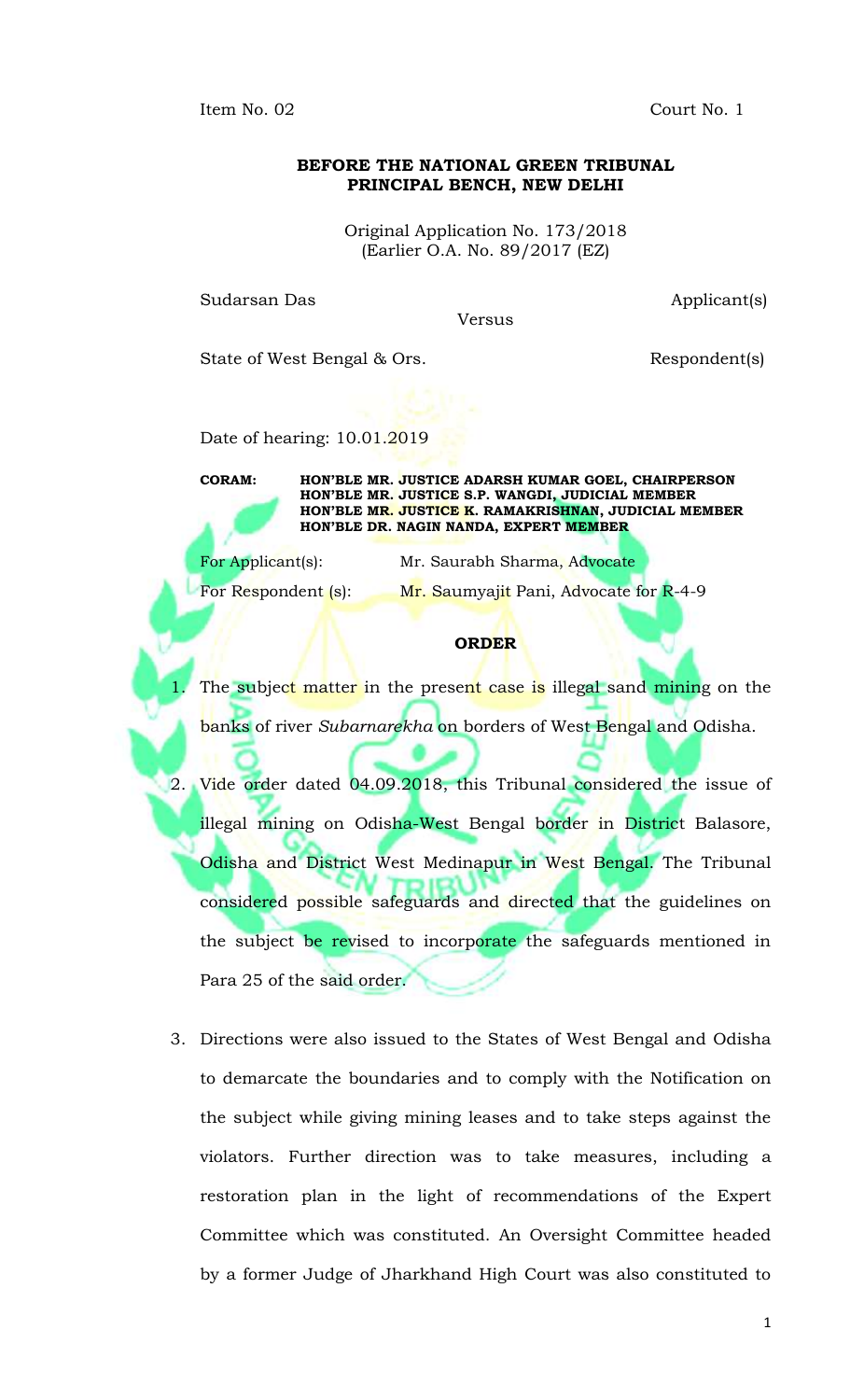take stock of action taken and preparation of a time bound action plan. The Committee could take help of the Technical Experts, involve educational or other institutions.

- 4. The State of Odisha has taken certain steps in the matter. Vide letter dated 11.12.2018, the Principal Secretary to the Government of Odisha wrote to the State of West Bengal about constitution of a team for joint demarcation.
- 5. Shri Saumyajit Pani, learned Counsel for the State of Odisha has also produced a copy of the letter dated 15.11.2018, mentioning the steps taken by the State of Odisha in the matter. Information on steps taken by the State of West Bengal is not available.
- 6. Justice R.K. Merathia, former Judge of Jharkhand High Court, who was to head the Oversight Committee, on 13.12.2018 has indicated the problems on account of which working could not be resumed so far. He has suggested that it will be convenient if he operates from Ranchi and the Jharkhand Pollution Control Board (JPCB) may provide logistics and facilities and he may need security which may enable him to discharge his functions.
- 7. Since the river *Subarnarekha* flows from the State of Jharkhand also, and identical problems may be in the State of Jharkhand, we direct the JPCB to coordinate the functioning of the Chairman of the Oversight Committee and assist in coordinating with the States of Odisha and the West Bengal and also provide such facilities, as may be necessary, for functioning of the Chairman of the Oversight Committee at Ranchi itself. Pollution Control Boards of Odisha and West Bengal may also coordinate the functioning of the Committee in terms of order dated 04.09.2018.